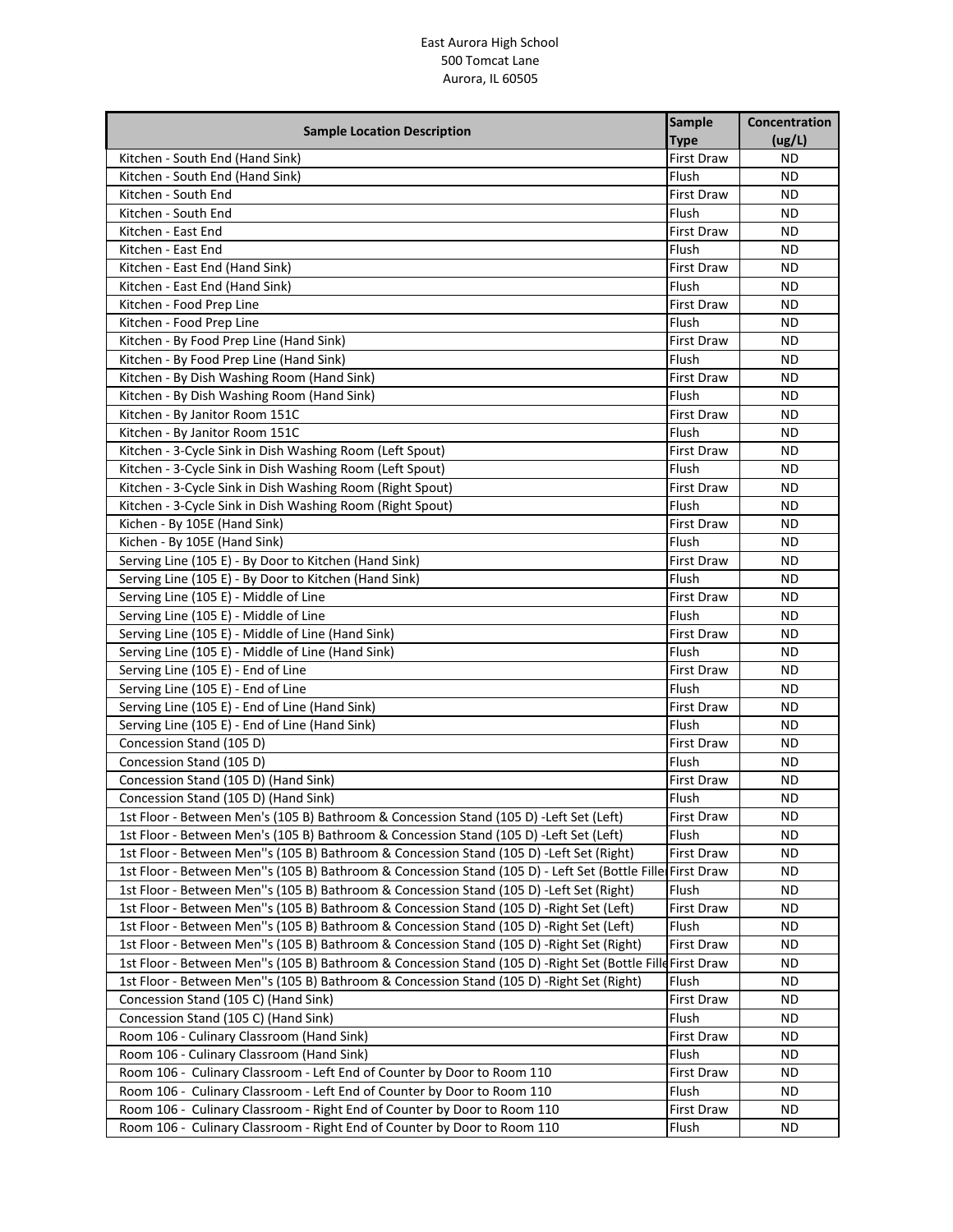| <b>Sample Location Description</b>                                              | <b>Sample</b>     | Concentration |
|---------------------------------------------------------------------------------|-------------------|---------------|
|                                                                                 | <b>Type</b>       | (ug/L)        |
| Room 106 - Culinary Classroom - Next to Microwave (Hand Sink)                   | <b>First Draw</b> | <b>ND</b>     |
| Room 106 - Culinary Classroom - Next to Microwave (Hand Sink)                   | Flush             | <b>ND</b>     |
| Room 106 - Culinary Classroom - By Fire Alarm Levers (Hand Sink)                | <b>First Draw</b> | <b>ND</b>     |
| Room 106 - Culinary Classroom - By Fire Alarm Levers (Hand Sink)                | Flush             | ND            |
| Room 106 - Culinary Classroom - Food Prep (Left Side)                           | <b>First Draw</b> | ND            |
| Room 106 - Culinary Classroom - Food Prep (Left Side)                           | Flush             | ND            |
| Room 106 - Culinary Classroom - Food Prep (Right Side)                          | <b>First Draw</b> | ND            |
| Room 106 - Culinary Classroom - Food Prep (Right Side)                          | Flush             | ND            |
| Room 106 - Culinary Classroom - 3-Basin Dish Washing Sink                       | <b>First Draw</b> | <b>ND</b>     |
| Room 106 - Culinary Classroom - 3-Basin Dish Washing Sink (Sprayer)             | <b>First Draw</b> | <b>ND</b>     |
| Room 106 - Culinary Classroom - 3-Basin Dish Washing Sink                       | Flush             | <b>ND</b>     |
| Room 110 - Culinary Classroom - Next to Dishwasher                              | <b>First Draw</b> | <b>ND</b>     |
| Room 110 - Culinary Classroom - Next to Dishwasher                              | Flush             | ND            |
| Room 110 - Culinary Classroom - Next to Apron Rack                              | <b>First Draw</b> | ND            |
| Room 110 - Culinary Classroom - Next to Apron Rack                              | Flush             | <b>ND</b>     |
| Room 110 - Culinary Classroom - Right Side of Exit Door to Other Classroom      | <b>First Draw</b> | ND            |
| Room 110 - Culinary Classroom - Right Side of Exit Door to Other Classroom      | Flush             | ND            |
| Room 110 - Culinary Classroom - Left Side of Exit Door to Other Classroom       | <b>First Draw</b> | ND            |
| Room 110 - Culinary Classroom - Left Side of Exit Door to Other Classroom       | Flush             | <b>ND</b>     |
| Room 110 - Culinary Classroom - Back Corner by Door to Room 106                 | <b>First Draw</b> | <b>ND</b>     |
| Room 110 - Culinary Classroom - Back Corner by Door to Room 106                 | Flush             | <b>ND</b>     |
| Room 110 - Culinary Classroom - Left Side of Door to Room 106                   | <b>First Draw</b> | <b>ND</b>     |
| Room 110 - Culinary Classroom - Left Side of Door to Room 106                   | Flush             | ND            |
| Room 110 - Culinary Classroom - Next to Refrigerator                            | <b>First Draw</b> | <b>ND</b>     |
| Room 110 - Culinary Classroom - Next to Refrigerator                            | Flush             | <b>ND</b>     |
| Room 110 - Culinary Classroom - Middle of Back Wall                             | <b>First Draw</b> | ND            |
| Room 110 - Culinary Classroom - Middle of Back Wall                             | Flush             | <b>ND</b>     |
| Room 112 - Culinary Classroom - Next to Dishwasher                              | <b>First Draw</b> | <b>ND</b>     |
| Room 112 - Culinary Classroom - Next to Dishwasher                              | Flush             | ND            |
| Room 112 - Culinary Classroom - Next to Apron Hangers                           | <b>First Draw</b> | ND            |
| Room 112 - Culinary Classroom - Next to Apron Hangers                           | Flush             | ND            |
| Room 112 - Culinary Classroom - Right Side of Door to Sewing Room               | <b>First Draw</b> | <b>ND</b>     |
| Room 112 - Culinary Classroom - Right Side of Door to Sewing Room               | Flush             | ND            |
| Room 112 - Culinary Classroom - Left Side of Door to Sewing Room                | <b>First Draw</b> | <b>ND</b>     |
| Room 112 - Culinary Classroom - Left Side of Door to Sewing Room                | Flush             | ND            |
| Room 112 - Culinary Classroom - Middle of Back Wall                             | <b>First Draw</b> | ΝD            |
| Room 112 - Culinary Classroom - Middle of Back Wall                             | Flush             | ΝD            |
| Room 112 - Culinary Classroom - Right Side of Door to Room 110                  | First Draw        | ΝD            |
| Room 112 - Culinary Classroom - Right Side of Door to Room 110                  | Flush             | ND.           |
| Room 112 - Culinary Classroom - Left Side of Hanging Brooms                     | <b>First Draw</b> | ND            |
| Room 112 - Culinary Classroom - Left Side of Hanging Brooms                     | Flush             | ND.           |
| Room 112 - Culinary Classroom - Right Side of Refrigerator                      | <b>First Draw</b> | ND.           |
| Room 112 - Culinary Classroom - Right Side of Refrigerator                      | Flush             | ND            |
| 1st Floor - Hallway Next to Women's (109B) Bathroom - Left Set (Left)           | First Draw        | ND            |
| 1st Floor - Hallway Next to Women's (109B) Bathroom - Left Set (Left)           | Flush             | ND            |
| 1st Floor - Hallway Next to Women's (109B) Bathroom - Left Set (Right)          | <b>First Draw</b> | ND            |
| 1st Floor - Hallway Next to Women's (109B) Bathroom - Left Set (Bottle Filler)  | <b>First Draw</b> | ND            |
| 1st Floor - Hallway Next to Women's (109B) Bathroom - Left Set (Right)          | Flush             | ND            |
| 1st Floor - Hallway Next to Women's (109B) Bathroom - Right Set (Left)          | <b>First Draw</b> | <b>ND</b>     |
| 1st Floor - Hallway Next to Women's (109B) Bathroom - Right Set (Left)          | Flush             | ND            |
| 1st Floor - Hallway Next to Womens (109B) Bathroom - Right Set (Right)          | First Draw        | ΝD            |
| 1st Floor - Hallway Next to Women's (109B) Bathroom - Right Set (Bottle Filler) | <b>First Draw</b> | ND            |
| 1st Floor - Hallway Next to Women's (109B) Bathroom - Right Set (Right)         | Flush             | ND.           |
| 1st Floor - Across from Room 407 - Left Set (Right)                             | First Draw        | ND            |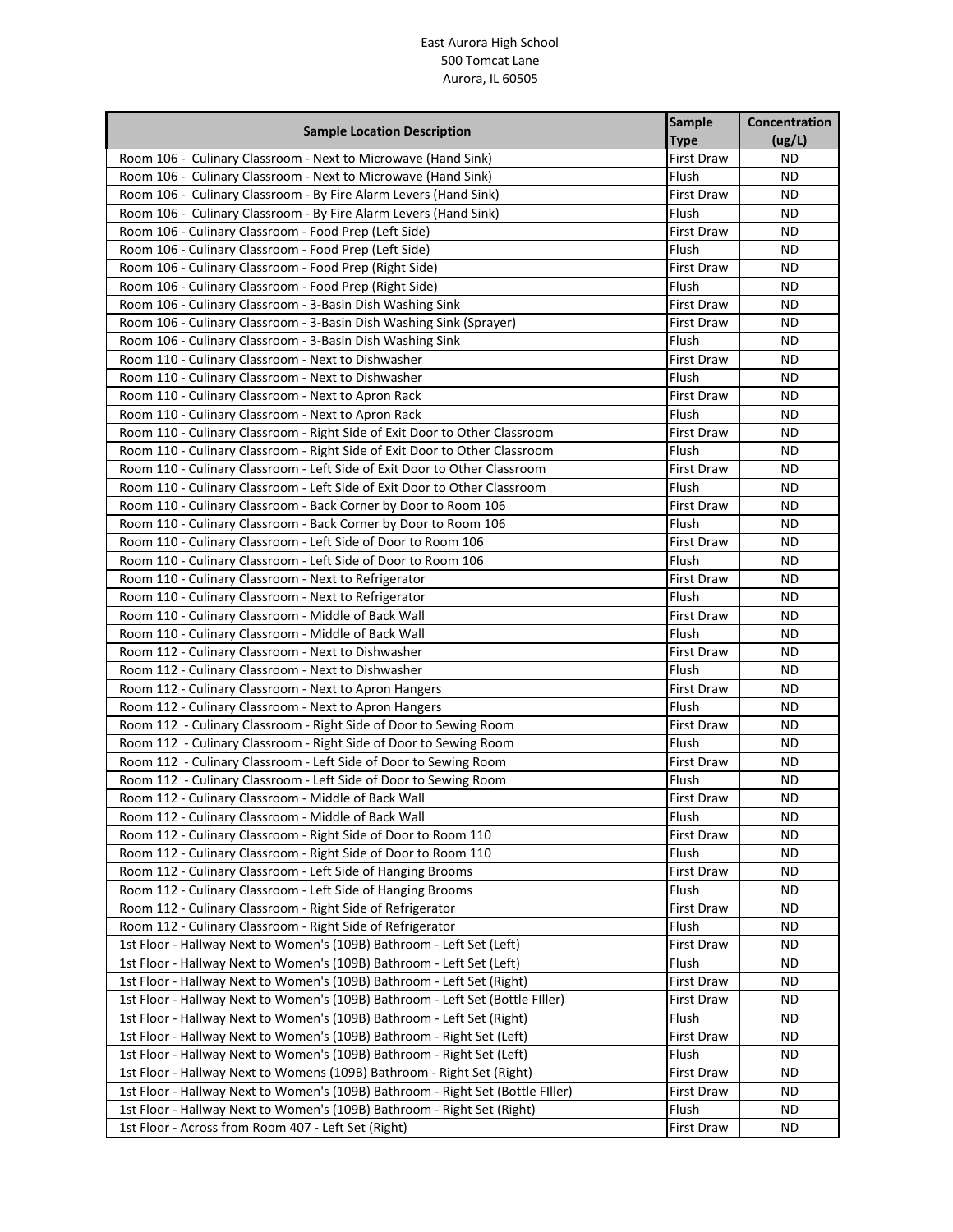| <b>Sample Location Description</b>                                                          | <b>Sample</b>     | Concentration |
|---------------------------------------------------------------------------------------------|-------------------|---------------|
|                                                                                             | <b>Type</b>       | (ug/L)        |
| 1st Floor - Across from Room 407 - Left Set (Bottle Filler)                                 | First Draw        | <b>ND</b>     |
| 1st Floor - Across from Room 407 - Left Set (Right)                                         | Flush             | ND.           |
| 1st Floor - Across from Room 407 - Right Set (Left)                                         | First Draw        | ND            |
| 1st Floor - Across from Room 407 - Right Set (Left)                                         | Flush             | ND            |
| 1st Floor - Across from Room 407 - Right Set (Right)                                        | <b>First Draw</b> | ΝD            |
| 1st Floor - Across from Room 407 - Right Set (Bottle Filler)                                | First Draw        | ΝD            |
| 1st Floor - Across from Room 407 - Right Set (Right)                                        | Flush             | ND.           |
| 1st Floor - West Gym Lobby by Men's Bathroom (Left)                                         | <b>First Draw</b> | ND.           |
| 1st Floor - West Gym Lobby by Men's Bathroom (Left)                                         | Flush             | ND.           |
| 1st Floor - West Gym Lobby by Men's Bathroom (Right)                                        | <b>First Draw</b> | ND            |
| 1st Floor - West Gym Lobby by Men's Bathroom (Right)                                        | Flush             | ND.           |
| 1st Floor - West Gym Lobby by Women's Bathroom (Left)                                       | First Draw        | <b>ND</b>     |
| 1st Floor - West Gym Lobby by Women's Bathroom (Left)                                       | Flush             | ΝD            |
| 1st Floor - West Gym Lobby by Women's Bathroom (Right)                                      | First Draw        | ND.           |
| 1st Floor - West Gym Lobby by Women's Bathroom (Right)                                      | Flush             | ND.           |
| 1st Floor - Between Women's (500 B) and Men's (500 A) Bathrooms - Left Set (Left)           | First Draw        | ND            |
| 1st Floor - Between Women's (500 B) and Men's (500 A) Bathrooms - Left Set (Left)           | Flush             | ND.           |
| 1st Floor - Between Women's (500 B) and Men's (500 A) Bathrooms - Left Set (Right)          | First Draw        | ND            |
| 1st Floor - Between Women's (500 B) and Men's (500 A) Bathrooms - Left Set (Bottle Filler)  | First Draw        | ND            |
| 1st Floor - Between Women's (500 B) and Men's (500 A) Bathrooms - Left Set (Right)          | Flush             | ND            |
| 1st Floor - Between Women's (500 B) and Men's (500 A) Bathrooms - Right Set (Left)          | <b>First Draw</b> | ND            |
| 1st Floor - Between Women's (500 B) and Men's (500 A) Bathrooms - Right Set (Left)          | Flush             | ND            |
| 1st Floor - Between Women's (500 B) and Men's (500 A) Bathrooms - Right Set (Right)         | First Draw        | ND            |
| 1st Floor - Between Women's (500 B) and Men's (500 A) Bathrooms - Right Set (Bottle Filler) | First Draw        | <b>ND</b>     |
| 1st Floor - Between Women's (500 B) and Men's (500 A) Bathrooms - Right Set (Right)         | Flush             | ND            |
| 1st Floor - Room 509                                                                        | First Draw        | ND            |
| 1st Floor - Room 509                                                                        | Flush             | ND            |
| 2nd Floor - Between Women's (600 A) and Men's (600 B) Bathroom (Left)                       | First Draw        | ND            |
| 2nd Floor - Between Women's (600 A) and Men's (600 B) Bathroom (Left)                       | Flush             | ND            |
| 2nd Floor - Between Women's (600 A) and Men's (600 B) Bathroom (Right)                      | First Draw        | ΝD            |
| 2nd Floor - Between Women's (600 A) and Men's (600 B) Bathroom (Bottle Filler)              | First Draw        | ND            |
| 2nd Floor - Between Women's (600 A) and Men's (600 B) Bathroom (Right)                      | Flush             | ND.           |
| 2nd Floor - Between Men's (W1D) and Women's (W1C) Bathrooms (Left)                          | First Draw        | ND            |
| 2nd Floor - Between Men's (W1D) and Women's (W1C) Bathrooms (Left)                          | Flush             | ND.           |
| 2nd Floor - Between Men's (W1D) and Women's (W1C) Bathrooms (Right)                         | First Draw        | ΝD            |
| 2nd Floor - Between Men's (W1D) and Women's (W1C) Bathrooms (Right)                         | Flush             | ND.           |
| 2nd Floor - Room 098B -Nurse's Office - Back Room                                           | <b>First Draw</b> | ΝD            |
| 2nd Floor - Room 098B -Nurse's Office - Back Room                                           | Flush             | ΝD            |
| 2nd Floor - Room 098B -Nurse's Office                                                       | <b>First Draw</b> | ND.           |
| 2nd Floor - Room 098B -Nurse's Office                                                       | Flush             | ND.           |
| 2nd Floor - Next to Women's (W1E) Bathroom (Right)                                          | First Draw        | ND.           |
| 2nd Floor - Next to Women's (W1E) Bathroom (Right)                                          | Flush             | ND.           |
| 2nd Floor - Room 144B - Preschool                                                           | First Draw        | ND            |
| 2nd Floor - Room 144B - Preschool                                                           | Flush             | ND            |
| 2nd Floor - Next to Room 215A (Left)                                                        | <b>First Draw</b> | ND            |
| 2nd Floor - Next to Room 215A (Bottle Filler)                                               | <b>First Draw</b> | ND.           |
| 2nd Floor - Next to Room 215A (Left)                                                        | Flush             | ND            |
| 2nd Floor - Next to Room 215A (Right)                                                       | First Draw        | ND            |
| 2nd Floor - Next to Room 215A (Right)                                                       | Flush             | ND            |
| 2nd Floor - Next to Women's (201A) Bathroom (Left)                                          | First Draw        | ND            |
| 2nd Floor - Next to Women's (201A) Bathroom (Left)                                          | Flush             | ΝD            |
| 2nd Floor - Next to Women's (201A) Bathroom (Right)                                         | First Draw        | ND            |
| 2nd Floor - Next to Women's (201A) Bathroom (Bottle Filler)                                 | First Draw        | ND.           |
| 2nd Floor - Next to Women's (201A) Bathroom (Right)                                         | Flush             | ND.           |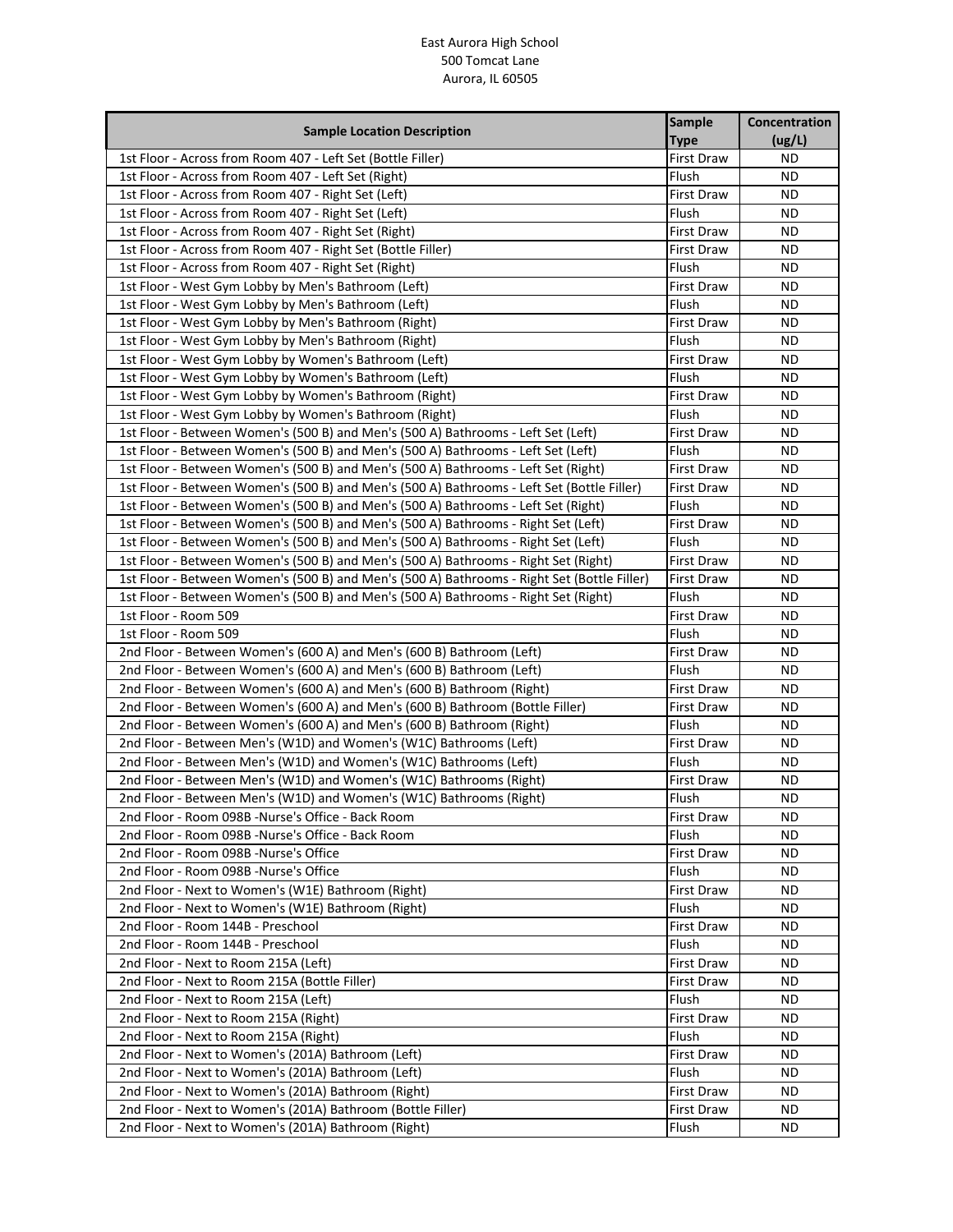| <b>Type</b><br>(ug/L)<br>3rd Floor - Across from Room 330<br>First Draw<br><b>ND</b><br>3rd Floor - Across from Room 330<br><b>ND</b><br>Flush<br>2nd Floor - Next to Men's (G283) Bathroom (Left)<br>First Draw<br>ND<br>2nd Floor - Next to Men's (G283) Bathroom (Left)<br><b>ND</b><br>Flush<br>2nd Floor - Next to Men's (G283) Bathroom (Right)<br><b>ND</b><br><b>First Draw</b><br>2nd Floor - Next to Men's (G283) Bathroom (Right)<br><b>ND</b><br>Flush<br>2nd Floor - Next to Men's (250B) Bathroom (Left)<br><b>ND</b><br>First Draw<br>2nd Floor - Next to Men's (250B) Bathroom (Left)<br>Flush<br><b>ND</b><br>2nd Floor - Next to Men's (250B) Bathroom (Right)<br><b>ND</b><br><b>First Draw</b><br>Flush<br>2nd Floor - Next to Men's (250B) Bathroom (Right)<br>ND.<br>2nd Floor - Next to Room 265B (Left)<br><b>ND</b><br>First Draw<br>Flush<br>2nd Floor - Next to Room 265B (Left)<br><b>ND</b><br>2nd Floor - Next to Room 265B (Right)<br><b>First Draw</b><br>ND.<br>2nd Floor - Next to Room 265B (Right)<br>Flush<br>ND<br>3rd Floor - Next to Women's (251) Bathroom (Right)<br>First Draw<br><b>ND</b><br>3rd Floor - Next to Women's (251) Bathroom (Right)<br>Flush<br><b>ND</b><br>Mechanical Room - Main Line (Non-Potable Source)<br>61.3<br><b>First Draw</b><br>1st Floor- Freshman Center By Classroom 351 (Left)<br><b>ND</b><br><b>First Draw</b><br>1st Floor- Freshman Center By Classroom 351 (Left)<br>Flush<br><b>ND</b><br>1st Floor- Freshman Center By Classroom 351 (Right)<br><b>ND</b><br><b>First Draw</b><br>Flush<br>1st Floor- Freshman Center By Classroom 351 (Right)<br><b>ND</b><br>1st Floor- Freshman Center By Classroom 365B (Left)<br><b>First Draw</b><br>ND<br>1st Floor- Freshman Center By Classroom 365B (Left)<br>Flush<br><b>ND</b><br>1st Floor- Freshman Center By Classroom 365B (Right)<br><b>First Draw</b><br><b>ND</b><br>Flush<br>1st Floor- Freshman Center By Classroom 365B (Right)<br><b>ND</b><br>1st Floor- Freshman Gym (Right)<br><b>First Draw</b><br><b>ND</b><br>1st Floor- Freshman Gym (Right)<br>Flush<br><b>ND</b><br>1st Floor- Freshman Gym (Left)<br>First Draw<br>ND<br>1st Floor- Freshman Gym (Left)<br>Flush<br><b>ND</b><br>1st Floor- Concession<br>10.9<br><b>First Draw</b><br>1st Floor- Concession<br>Flush<br>12.5<br><b>ND</b><br>1st Floor- Concession (East)(Left)<br><b>First Draw</b><br>Flush<br>1st Floor- Concession (East)(Left)<br><b>ND</b><br>1st Floor- Concession (East)(Right)<br>First Draw<br><b>ND</b><br>Flush<br>1st Floor- Concession (East)(Right)<br><b>ND</b><br>1st Floor- North Field House<br><b>First Draw</b><br>ND<br>Flush<br>1st Floor- North Field House<br>ND.<br>1st Floor- South Field House (Left)<br><b>First Draw</b><br>ND<br>1st Floor- South Field House (Left)<br>Flush<br>ND.<br>1st Floor-South Field House (Right)<br><b>ND</b><br><b>First Draw</b><br>1st Floor- South Field House (Right)<br>Flush<br>ND.<br>1st Floor- By Classroom 464 (Left)<br><b>ND</b><br><b>First Draw</b><br>1st Floor- By Classroom 464 (Left)<br>Flush<br>ND.<br>1st Floor- By Classroom 464 (Right)<br><b>First Draw</b><br>ND.<br>1st Floor- By Classroom 464 (Right)(Bottle Filler)<br><b>ND</b><br>First Draw<br>1st Floor- By Classroom 464 (Right)<br>Flush<br><b>ND</b><br>1st Floor- By Classroom 462 (Left)<br><b>First Draw</b><br>ND.<br>1st Floor- By Classroom 462 (Left)<br>Flush<br>ND.<br>1st Floor- By Classroom 462 (Right)<br>First Draw<br>ND.<br>1st Floor- By Classroom 462 (Right) (Bottle Filler)<br>First Draw<br>ND.<br>1st Floor- By Classroom 462 (Right)<br>Flush<br>ND.<br>1sT Floor- By Classroom 454 (Left)<br>ND<br>First Draw<br>1sT Floor- By Classroom 454 (Left)<br>Flush<br>ND. | <b>Sample Location Description</b>  | <b>Sample</b>     | Concentration |
|----------------------------------------------------------------------------------------------------------------------------------------------------------------------------------------------------------------------------------------------------------------------------------------------------------------------------------------------------------------------------------------------------------------------------------------------------------------------------------------------------------------------------------------------------------------------------------------------------------------------------------------------------------------------------------------------------------------------------------------------------------------------------------------------------------------------------------------------------------------------------------------------------------------------------------------------------------------------------------------------------------------------------------------------------------------------------------------------------------------------------------------------------------------------------------------------------------------------------------------------------------------------------------------------------------------------------------------------------------------------------------------------------------------------------------------------------------------------------------------------------------------------------------------------------------------------------------------------------------------------------------------------------------------------------------------------------------------------------------------------------------------------------------------------------------------------------------------------------------------------------------------------------------------------------------------------------------------------------------------------------------------------------------------------------------------------------------------------------------------------------------------------------------------------------------------------------------------------------------------------------------------------------------------------------------------------------------------------------------------------------------------------------------------------------------------------------------------------------------------------------------------------------------------------------------------------------------------------------------------------------------------------------------------------------------------------------------------------------------------------------------------------------------------------------------------------------------------------------------------------------------------------------------------------------------------------------------------------------------------------------------------------------------------------------------------------------------------------------------------------------------------------------------------------------------------------------------------------------------------------------------------------------------------------------------------------------------------------------------------------------------------------------------------------------------------------------------------------------------------------------------------------------------------------------------------------------------------------------------------------------------------------------------------------------------------------------------------------------------------------------------------|-------------------------------------|-------------------|---------------|
|                                                                                                                                                                                                                                                                                                                                                                                                                                                                                                                                                                                                                                                                                                                                                                                                                                                                                                                                                                                                                                                                                                                                                                                                                                                                                                                                                                                                                                                                                                                                                                                                                                                                                                                                                                                                                                                                                                                                                                                                                                                                                                                                                                                                                                                                                                                                                                                                                                                                                                                                                                                                                                                                                                                                                                                                                                                                                                                                                                                                                                                                                                                                                                                                                                                                                                                                                                                                                                                                                                                                                                                                                                                                                                                                                                |                                     |                   |               |
|                                                                                                                                                                                                                                                                                                                                                                                                                                                                                                                                                                                                                                                                                                                                                                                                                                                                                                                                                                                                                                                                                                                                                                                                                                                                                                                                                                                                                                                                                                                                                                                                                                                                                                                                                                                                                                                                                                                                                                                                                                                                                                                                                                                                                                                                                                                                                                                                                                                                                                                                                                                                                                                                                                                                                                                                                                                                                                                                                                                                                                                                                                                                                                                                                                                                                                                                                                                                                                                                                                                                                                                                                                                                                                                                                                |                                     |                   |               |
|                                                                                                                                                                                                                                                                                                                                                                                                                                                                                                                                                                                                                                                                                                                                                                                                                                                                                                                                                                                                                                                                                                                                                                                                                                                                                                                                                                                                                                                                                                                                                                                                                                                                                                                                                                                                                                                                                                                                                                                                                                                                                                                                                                                                                                                                                                                                                                                                                                                                                                                                                                                                                                                                                                                                                                                                                                                                                                                                                                                                                                                                                                                                                                                                                                                                                                                                                                                                                                                                                                                                                                                                                                                                                                                                                                |                                     |                   |               |
|                                                                                                                                                                                                                                                                                                                                                                                                                                                                                                                                                                                                                                                                                                                                                                                                                                                                                                                                                                                                                                                                                                                                                                                                                                                                                                                                                                                                                                                                                                                                                                                                                                                                                                                                                                                                                                                                                                                                                                                                                                                                                                                                                                                                                                                                                                                                                                                                                                                                                                                                                                                                                                                                                                                                                                                                                                                                                                                                                                                                                                                                                                                                                                                                                                                                                                                                                                                                                                                                                                                                                                                                                                                                                                                                                                |                                     |                   |               |
|                                                                                                                                                                                                                                                                                                                                                                                                                                                                                                                                                                                                                                                                                                                                                                                                                                                                                                                                                                                                                                                                                                                                                                                                                                                                                                                                                                                                                                                                                                                                                                                                                                                                                                                                                                                                                                                                                                                                                                                                                                                                                                                                                                                                                                                                                                                                                                                                                                                                                                                                                                                                                                                                                                                                                                                                                                                                                                                                                                                                                                                                                                                                                                                                                                                                                                                                                                                                                                                                                                                                                                                                                                                                                                                                                                |                                     |                   |               |
|                                                                                                                                                                                                                                                                                                                                                                                                                                                                                                                                                                                                                                                                                                                                                                                                                                                                                                                                                                                                                                                                                                                                                                                                                                                                                                                                                                                                                                                                                                                                                                                                                                                                                                                                                                                                                                                                                                                                                                                                                                                                                                                                                                                                                                                                                                                                                                                                                                                                                                                                                                                                                                                                                                                                                                                                                                                                                                                                                                                                                                                                                                                                                                                                                                                                                                                                                                                                                                                                                                                                                                                                                                                                                                                                                                |                                     |                   |               |
|                                                                                                                                                                                                                                                                                                                                                                                                                                                                                                                                                                                                                                                                                                                                                                                                                                                                                                                                                                                                                                                                                                                                                                                                                                                                                                                                                                                                                                                                                                                                                                                                                                                                                                                                                                                                                                                                                                                                                                                                                                                                                                                                                                                                                                                                                                                                                                                                                                                                                                                                                                                                                                                                                                                                                                                                                                                                                                                                                                                                                                                                                                                                                                                                                                                                                                                                                                                                                                                                                                                                                                                                                                                                                                                                                                |                                     |                   |               |
|                                                                                                                                                                                                                                                                                                                                                                                                                                                                                                                                                                                                                                                                                                                                                                                                                                                                                                                                                                                                                                                                                                                                                                                                                                                                                                                                                                                                                                                                                                                                                                                                                                                                                                                                                                                                                                                                                                                                                                                                                                                                                                                                                                                                                                                                                                                                                                                                                                                                                                                                                                                                                                                                                                                                                                                                                                                                                                                                                                                                                                                                                                                                                                                                                                                                                                                                                                                                                                                                                                                                                                                                                                                                                                                                                                |                                     |                   |               |
|                                                                                                                                                                                                                                                                                                                                                                                                                                                                                                                                                                                                                                                                                                                                                                                                                                                                                                                                                                                                                                                                                                                                                                                                                                                                                                                                                                                                                                                                                                                                                                                                                                                                                                                                                                                                                                                                                                                                                                                                                                                                                                                                                                                                                                                                                                                                                                                                                                                                                                                                                                                                                                                                                                                                                                                                                                                                                                                                                                                                                                                                                                                                                                                                                                                                                                                                                                                                                                                                                                                                                                                                                                                                                                                                                                |                                     |                   |               |
|                                                                                                                                                                                                                                                                                                                                                                                                                                                                                                                                                                                                                                                                                                                                                                                                                                                                                                                                                                                                                                                                                                                                                                                                                                                                                                                                                                                                                                                                                                                                                                                                                                                                                                                                                                                                                                                                                                                                                                                                                                                                                                                                                                                                                                                                                                                                                                                                                                                                                                                                                                                                                                                                                                                                                                                                                                                                                                                                                                                                                                                                                                                                                                                                                                                                                                                                                                                                                                                                                                                                                                                                                                                                                                                                                                |                                     |                   |               |
|                                                                                                                                                                                                                                                                                                                                                                                                                                                                                                                                                                                                                                                                                                                                                                                                                                                                                                                                                                                                                                                                                                                                                                                                                                                                                                                                                                                                                                                                                                                                                                                                                                                                                                                                                                                                                                                                                                                                                                                                                                                                                                                                                                                                                                                                                                                                                                                                                                                                                                                                                                                                                                                                                                                                                                                                                                                                                                                                                                                                                                                                                                                                                                                                                                                                                                                                                                                                                                                                                                                                                                                                                                                                                                                                                                |                                     |                   |               |
|                                                                                                                                                                                                                                                                                                                                                                                                                                                                                                                                                                                                                                                                                                                                                                                                                                                                                                                                                                                                                                                                                                                                                                                                                                                                                                                                                                                                                                                                                                                                                                                                                                                                                                                                                                                                                                                                                                                                                                                                                                                                                                                                                                                                                                                                                                                                                                                                                                                                                                                                                                                                                                                                                                                                                                                                                                                                                                                                                                                                                                                                                                                                                                                                                                                                                                                                                                                                                                                                                                                                                                                                                                                                                                                                                                |                                     |                   |               |
|                                                                                                                                                                                                                                                                                                                                                                                                                                                                                                                                                                                                                                                                                                                                                                                                                                                                                                                                                                                                                                                                                                                                                                                                                                                                                                                                                                                                                                                                                                                                                                                                                                                                                                                                                                                                                                                                                                                                                                                                                                                                                                                                                                                                                                                                                                                                                                                                                                                                                                                                                                                                                                                                                                                                                                                                                                                                                                                                                                                                                                                                                                                                                                                                                                                                                                                                                                                                                                                                                                                                                                                                                                                                                                                                                                |                                     |                   |               |
|                                                                                                                                                                                                                                                                                                                                                                                                                                                                                                                                                                                                                                                                                                                                                                                                                                                                                                                                                                                                                                                                                                                                                                                                                                                                                                                                                                                                                                                                                                                                                                                                                                                                                                                                                                                                                                                                                                                                                                                                                                                                                                                                                                                                                                                                                                                                                                                                                                                                                                                                                                                                                                                                                                                                                                                                                                                                                                                                                                                                                                                                                                                                                                                                                                                                                                                                                                                                                                                                                                                                                                                                                                                                                                                                                                |                                     |                   |               |
|                                                                                                                                                                                                                                                                                                                                                                                                                                                                                                                                                                                                                                                                                                                                                                                                                                                                                                                                                                                                                                                                                                                                                                                                                                                                                                                                                                                                                                                                                                                                                                                                                                                                                                                                                                                                                                                                                                                                                                                                                                                                                                                                                                                                                                                                                                                                                                                                                                                                                                                                                                                                                                                                                                                                                                                                                                                                                                                                                                                                                                                                                                                                                                                                                                                                                                                                                                                                                                                                                                                                                                                                                                                                                                                                                                |                                     |                   |               |
|                                                                                                                                                                                                                                                                                                                                                                                                                                                                                                                                                                                                                                                                                                                                                                                                                                                                                                                                                                                                                                                                                                                                                                                                                                                                                                                                                                                                                                                                                                                                                                                                                                                                                                                                                                                                                                                                                                                                                                                                                                                                                                                                                                                                                                                                                                                                                                                                                                                                                                                                                                                                                                                                                                                                                                                                                                                                                                                                                                                                                                                                                                                                                                                                                                                                                                                                                                                                                                                                                                                                                                                                                                                                                                                                                                |                                     |                   |               |
|                                                                                                                                                                                                                                                                                                                                                                                                                                                                                                                                                                                                                                                                                                                                                                                                                                                                                                                                                                                                                                                                                                                                                                                                                                                                                                                                                                                                                                                                                                                                                                                                                                                                                                                                                                                                                                                                                                                                                                                                                                                                                                                                                                                                                                                                                                                                                                                                                                                                                                                                                                                                                                                                                                                                                                                                                                                                                                                                                                                                                                                                                                                                                                                                                                                                                                                                                                                                                                                                                                                                                                                                                                                                                                                                                                |                                     |                   |               |
|                                                                                                                                                                                                                                                                                                                                                                                                                                                                                                                                                                                                                                                                                                                                                                                                                                                                                                                                                                                                                                                                                                                                                                                                                                                                                                                                                                                                                                                                                                                                                                                                                                                                                                                                                                                                                                                                                                                                                                                                                                                                                                                                                                                                                                                                                                                                                                                                                                                                                                                                                                                                                                                                                                                                                                                                                                                                                                                                                                                                                                                                                                                                                                                                                                                                                                                                                                                                                                                                                                                                                                                                                                                                                                                                                                |                                     |                   |               |
|                                                                                                                                                                                                                                                                                                                                                                                                                                                                                                                                                                                                                                                                                                                                                                                                                                                                                                                                                                                                                                                                                                                                                                                                                                                                                                                                                                                                                                                                                                                                                                                                                                                                                                                                                                                                                                                                                                                                                                                                                                                                                                                                                                                                                                                                                                                                                                                                                                                                                                                                                                                                                                                                                                                                                                                                                                                                                                                                                                                                                                                                                                                                                                                                                                                                                                                                                                                                                                                                                                                                                                                                                                                                                                                                                                |                                     |                   |               |
|                                                                                                                                                                                                                                                                                                                                                                                                                                                                                                                                                                                                                                                                                                                                                                                                                                                                                                                                                                                                                                                                                                                                                                                                                                                                                                                                                                                                                                                                                                                                                                                                                                                                                                                                                                                                                                                                                                                                                                                                                                                                                                                                                                                                                                                                                                                                                                                                                                                                                                                                                                                                                                                                                                                                                                                                                                                                                                                                                                                                                                                                                                                                                                                                                                                                                                                                                                                                                                                                                                                                                                                                                                                                                                                                                                |                                     |                   |               |
|                                                                                                                                                                                                                                                                                                                                                                                                                                                                                                                                                                                                                                                                                                                                                                                                                                                                                                                                                                                                                                                                                                                                                                                                                                                                                                                                                                                                                                                                                                                                                                                                                                                                                                                                                                                                                                                                                                                                                                                                                                                                                                                                                                                                                                                                                                                                                                                                                                                                                                                                                                                                                                                                                                                                                                                                                                                                                                                                                                                                                                                                                                                                                                                                                                                                                                                                                                                                                                                                                                                                                                                                                                                                                                                                                                |                                     |                   |               |
|                                                                                                                                                                                                                                                                                                                                                                                                                                                                                                                                                                                                                                                                                                                                                                                                                                                                                                                                                                                                                                                                                                                                                                                                                                                                                                                                                                                                                                                                                                                                                                                                                                                                                                                                                                                                                                                                                                                                                                                                                                                                                                                                                                                                                                                                                                                                                                                                                                                                                                                                                                                                                                                                                                                                                                                                                                                                                                                                                                                                                                                                                                                                                                                                                                                                                                                                                                                                                                                                                                                                                                                                                                                                                                                                                                |                                     |                   |               |
|                                                                                                                                                                                                                                                                                                                                                                                                                                                                                                                                                                                                                                                                                                                                                                                                                                                                                                                                                                                                                                                                                                                                                                                                                                                                                                                                                                                                                                                                                                                                                                                                                                                                                                                                                                                                                                                                                                                                                                                                                                                                                                                                                                                                                                                                                                                                                                                                                                                                                                                                                                                                                                                                                                                                                                                                                                                                                                                                                                                                                                                                                                                                                                                                                                                                                                                                                                                                                                                                                                                                                                                                                                                                                                                                                                |                                     |                   |               |
|                                                                                                                                                                                                                                                                                                                                                                                                                                                                                                                                                                                                                                                                                                                                                                                                                                                                                                                                                                                                                                                                                                                                                                                                                                                                                                                                                                                                                                                                                                                                                                                                                                                                                                                                                                                                                                                                                                                                                                                                                                                                                                                                                                                                                                                                                                                                                                                                                                                                                                                                                                                                                                                                                                                                                                                                                                                                                                                                                                                                                                                                                                                                                                                                                                                                                                                                                                                                                                                                                                                                                                                                                                                                                                                                                                |                                     |                   |               |
|                                                                                                                                                                                                                                                                                                                                                                                                                                                                                                                                                                                                                                                                                                                                                                                                                                                                                                                                                                                                                                                                                                                                                                                                                                                                                                                                                                                                                                                                                                                                                                                                                                                                                                                                                                                                                                                                                                                                                                                                                                                                                                                                                                                                                                                                                                                                                                                                                                                                                                                                                                                                                                                                                                                                                                                                                                                                                                                                                                                                                                                                                                                                                                                                                                                                                                                                                                                                                                                                                                                                                                                                                                                                                                                                                                |                                     |                   |               |
|                                                                                                                                                                                                                                                                                                                                                                                                                                                                                                                                                                                                                                                                                                                                                                                                                                                                                                                                                                                                                                                                                                                                                                                                                                                                                                                                                                                                                                                                                                                                                                                                                                                                                                                                                                                                                                                                                                                                                                                                                                                                                                                                                                                                                                                                                                                                                                                                                                                                                                                                                                                                                                                                                                                                                                                                                                                                                                                                                                                                                                                                                                                                                                                                                                                                                                                                                                                                                                                                                                                                                                                                                                                                                                                                                                |                                     |                   |               |
|                                                                                                                                                                                                                                                                                                                                                                                                                                                                                                                                                                                                                                                                                                                                                                                                                                                                                                                                                                                                                                                                                                                                                                                                                                                                                                                                                                                                                                                                                                                                                                                                                                                                                                                                                                                                                                                                                                                                                                                                                                                                                                                                                                                                                                                                                                                                                                                                                                                                                                                                                                                                                                                                                                                                                                                                                                                                                                                                                                                                                                                                                                                                                                                                                                                                                                                                                                                                                                                                                                                                                                                                                                                                                                                                                                |                                     |                   |               |
|                                                                                                                                                                                                                                                                                                                                                                                                                                                                                                                                                                                                                                                                                                                                                                                                                                                                                                                                                                                                                                                                                                                                                                                                                                                                                                                                                                                                                                                                                                                                                                                                                                                                                                                                                                                                                                                                                                                                                                                                                                                                                                                                                                                                                                                                                                                                                                                                                                                                                                                                                                                                                                                                                                                                                                                                                                                                                                                                                                                                                                                                                                                                                                                                                                                                                                                                                                                                                                                                                                                                                                                                                                                                                                                                                                |                                     |                   |               |
|                                                                                                                                                                                                                                                                                                                                                                                                                                                                                                                                                                                                                                                                                                                                                                                                                                                                                                                                                                                                                                                                                                                                                                                                                                                                                                                                                                                                                                                                                                                                                                                                                                                                                                                                                                                                                                                                                                                                                                                                                                                                                                                                                                                                                                                                                                                                                                                                                                                                                                                                                                                                                                                                                                                                                                                                                                                                                                                                                                                                                                                                                                                                                                                                                                                                                                                                                                                                                                                                                                                                                                                                                                                                                                                                                                |                                     |                   |               |
|                                                                                                                                                                                                                                                                                                                                                                                                                                                                                                                                                                                                                                                                                                                                                                                                                                                                                                                                                                                                                                                                                                                                                                                                                                                                                                                                                                                                                                                                                                                                                                                                                                                                                                                                                                                                                                                                                                                                                                                                                                                                                                                                                                                                                                                                                                                                                                                                                                                                                                                                                                                                                                                                                                                                                                                                                                                                                                                                                                                                                                                                                                                                                                                                                                                                                                                                                                                                                                                                                                                                                                                                                                                                                                                                                                |                                     |                   |               |
|                                                                                                                                                                                                                                                                                                                                                                                                                                                                                                                                                                                                                                                                                                                                                                                                                                                                                                                                                                                                                                                                                                                                                                                                                                                                                                                                                                                                                                                                                                                                                                                                                                                                                                                                                                                                                                                                                                                                                                                                                                                                                                                                                                                                                                                                                                                                                                                                                                                                                                                                                                                                                                                                                                                                                                                                                                                                                                                                                                                                                                                                                                                                                                                                                                                                                                                                                                                                                                                                                                                                                                                                                                                                                                                                                                |                                     |                   |               |
|                                                                                                                                                                                                                                                                                                                                                                                                                                                                                                                                                                                                                                                                                                                                                                                                                                                                                                                                                                                                                                                                                                                                                                                                                                                                                                                                                                                                                                                                                                                                                                                                                                                                                                                                                                                                                                                                                                                                                                                                                                                                                                                                                                                                                                                                                                                                                                                                                                                                                                                                                                                                                                                                                                                                                                                                                                                                                                                                                                                                                                                                                                                                                                                                                                                                                                                                                                                                                                                                                                                                                                                                                                                                                                                                                                |                                     |                   |               |
|                                                                                                                                                                                                                                                                                                                                                                                                                                                                                                                                                                                                                                                                                                                                                                                                                                                                                                                                                                                                                                                                                                                                                                                                                                                                                                                                                                                                                                                                                                                                                                                                                                                                                                                                                                                                                                                                                                                                                                                                                                                                                                                                                                                                                                                                                                                                                                                                                                                                                                                                                                                                                                                                                                                                                                                                                                                                                                                                                                                                                                                                                                                                                                                                                                                                                                                                                                                                                                                                                                                                                                                                                                                                                                                                                                |                                     |                   |               |
|                                                                                                                                                                                                                                                                                                                                                                                                                                                                                                                                                                                                                                                                                                                                                                                                                                                                                                                                                                                                                                                                                                                                                                                                                                                                                                                                                                                                                                                                                                                                                                                                                                                                                                                                                                                                                                                                                                                                                                                                                                                                                                                                                                                                                                                                                                                                                                                                                                                                                                                                                                                                                                                                                                                                                                                                                                                                                                                                                                                                                                                                                                                                                                                                                                                                                                                                                                                                                                                                                                                                                                                                                                                                                                                                                                |                                     |                   |               |
|                                                                                                                                                                                                                                                                                                                                                                                                                                                                                                                                                                                                                                                                                                                                                                                                                                                                                                                                                                                                                                                                                                                                                                                                                                                                                                                                                                                                                                                                                                                                                                                                                                                                                                                                                                                                                                                                                                                                                                                                                                                                                                                                                                                                                                                                                                                                                                                                                                                                                                                                                                                                                                                                                                                                                                                                                                                                                                                                                                                                                                                                                                                                                                                                                                                                                                                                                                                                                                                                                                                                                                                                                                                                                                                                                                |                                     |                   |               |
|                                                                                                                                                                                                                                                                                                                                                                                                                                                                                                                                                                                                                                                                                                                                                                                                                                                                                                                                                                                                                                                                                                                                                                                                                                                                                                                                                                                                                                                                                                                                                                                                                                                                                                                                                                                                                                                                                                                                                                                                                                                                                                                                                                                                                                                                                                                                                                                                                                                                                                                                                                                                                                                                                                                                                                                                                                                                                                                                                                                                                                                                                                                                                                                                                                                                                                                                                                                                                                                                                                                                                                                                                                                                                                                                                                |                                     |                   |               |
|                                                                                                                                                                                                                                                                                                                                                                                                                                                                                                                                                                                                                                                                                                                                                                                                                                                                                                                                                                                                                                                                                                                                                                                                                                                                                                                                                                                                                                                                                                                                                                                                                                                                                                                                                                                                                                                                                                                                                                                                                                                                                                                                                                                                                                                                                                                                                                                                                                                                                                                                                                                                                                                                                                                                                                                                                                                                                                                                                                                                                                                                                                                                                                                                                                                                                                                                                                                                                                                                                                                                                                                                                                                                                                                                                                |                                     |                   |               |
|                                                                                                                                                                                                                                                                                                                                                                                                                                                                                                                                                                                                                                                                                                                                                                                                                                                                                                                                                                                                                                                                                                                                                                                                                                                                                                                                                                                                                                                                                                                                                                                                                                                                                                                                                                                                                                                                                                                                                                                                                                                                                                                                                                                                                                                                                                                                                                                                                                                                                                                                                                                                                                                                                                                                                                                                                                                                                                                                                                                                                                                                                                                                                                                                                                                                                                                                                                                                                                                                                                                                                                                                                                                                                                                                                                |                                     |                   |               |
|                                                                                                                                                                                                                                                                                                                                                                                                                                                                                                                                                                                                                                                                                                                                                                                                                                                                                                                                                                                                                                                                                                                                                                                                                                                                                                                                                                                                                                                                                                                                                                                                                                                                                                                                                                                                                                                                                                                                                                                                                                                                                                                                                                                                                                                                                                                                                                                                                                                                                                                                                                                                                                                                                                                                                                                                                                                                                                                                                                                                                                                                                                                                                                                                                                                                                                                                                                                                                                                                                                                                                                                                                                                                                                                                                                |                                     |                   |               |
|                                                                                                                                                                                                                                                                                                                                                                                                                                                                                                                                                                                                                                                                                                                                                                                                                                                                                                                                                                                                                                                                                                                                                                                                                                                                                                                                                                                                                                                                                                                                                                                                                                                                                                                                                                                                                                                                                                                                                                                                                                                                                                                                                                                                                                                                                                                                                                                                                                                                                                                                                                                                                                                                                                                                                                                                                                                                                                                                                                                                                                                                                                                                                                                                                                                                                                                                                                                                                                                                                                                                                                                                                                                                                                                                                                |                                     |                   |               |
|                                                                                                                                                                                                                                                                                                                                                                                                                                                                                                                                                                                                                                                                                                                                                                                                                                                                                                                                                                                                                                                                                                                                                                                                                                                                                                                                                                                                                                                                                                                                                                                                                                                                                                                                                                                                                                                                                                                                                                                                                                                                                                                                                                                                                                                                                                                                                                                                                                                                                                                                                                                                                                                                                                                                                                                                                                                                                                                                                                                                                                                                                                                                                                                                                                                                                                                                                                                                                                                                                                                                                                                                                                                                                                                                                                |                                     |                   |               |
|                                                                                                                                                                                                                                                                                                                                                                                                                                                                                                                                                                                                                                                                                                                                                                                                                                                                                                                                                                                                                                                                                                                                                                                                                                                                                                                                                                                                                                                                                                                                                                                                                                                                                                                                                                                                                                                                                                                                                                                                                                                                                                                                                                                                                                                                                                                                                                                                                                                                                                                                                                                                                                                                                                                                                                                                                                                                                                                                                                                                                                                                                                                                                                                                                                                                                                                                                                                                                                                                                                                                                                                                                                                                                                                                                                |                                     |                   |               |
|                                                                                                                                                                                                                                                                                                                                                                                                                                                                                                                                                                                                                                                                                                                                                                                                                                                                                                                                                                                                                                                                                                                                                                                                                                                                                                                                                                                                                                                                                                                                                                                                                                                                                                                                                                                                                                                                                                                                                                                                                                                                                                                                                                                                                                                                                                                                                                                                                                                                                                                                                                                                                                                                                                                                                                                                                                                                                                                                                                                                                                                                                                                                                                                                                                                                                                                                                                                                                                                                                                                                                                                                                                                                                                                                                                |                                     |                   |               |
|                                                                                                                                                                                                                                                                                                                                                                                                                                                                                                                                                                                                                                                                                                                                                                                                                                                                                                                                                                                                                                                                                                                                                                                                                                                                                                                                                                                                                                                                                                                                                                                                                                                                                                                                                                                                                                                                                                                                                                                                                                                                                                                                                                                                                                                                                                                                                                                                                                                                                                                                                                                                                                                                                                                                                                                                                                                                                                                                                                                                                                                                                                                                                                                                                                                                                                                                                                                                                                                                                                                                                                                                                                                                                                                                                                |                                     |                   |               |
|                                                                                                                                                                                                                                                                                                                                                                                                                                                                                                                                                                                                                                                                                                                                                                                                                                                                                                                                                                                                                                                                                                                                                                                                                                                                                                                                                                                                                                                                                                                                                                                                                                                                                                                                                                                                                                                                                                                                                                                                                                                                                                                                                                                                                                                                                                                                                                                                                                                                                                                                                                                                                                                                                                                                                                                                                                                                                                                                                                                                                                                                                                                                                                                                                                                                                                                                                                                                                                                                                                                                                                                                                                                                                                                                                                |                                     |                   |               |
|                                                                                                                                                                                                                                                                                                                                                                                                                                                                                                                                                                                                                                                                                                                                                                                                                                                                                                                                                                                                                                                                                                                                                                                                                                                                                                                                                                                                                                                                                                                                                                                                                                                                                                                                                                                                                                                                                                                                                                                                                                                                                                                                                                                                                                                                                                                                                                                                                                                                                                                                                                                                                                                                                                                                                                                                                                                                                                                                                                                                                                                                                                                                                                                                                                                                                                                                                                                                                                                                                                                                                                                                                                                                                                                                                                |                                     |                   |               |
|                                                                                                                                                                                                                                                                                                                                                                                                                                                                                                                                                                                                                                                                                                                                                                                                                                                                                                                                                                                                                                                                                                                                                                                                                                                                                                                                                                                                                                                                                                                                                                                                                                                                                                                                                                                                                                                                                                                                                                                                                                                                                                                                                                                                                                                                                                                                                                                                                                                                                                                                                                                                                                                                                                                                                                                                                                                                                                                                                                                                                                                                                                                                                                                                                                                                                                                                                                                                                                                                                                                                                                                                                                                                                                                                                                |                                     |                   |               |
|                                                                                                                                                                                                                                                                                                                                                                                                                                                                                                                                                                                                                                                                                                                                                                                                                                                                                                                                                                                                                                                                                                                                                                                                                                                                                                                                                                                                                                                                                                                                                                                                                                                                                                                                                                                                                                                                                                                                                                                                                                                                                                                                                                                                                                                                                                                                                                                                                                                                                                                                                                                                                                                                                                                                                                                                                                                                                                                                                                                                                                                                                                                                                                                                                                                                                                                                                                                                                                                                                                                                                                                                                                                                                                                                                                |                                     |                   |               |
|                                                                                                                                                                                                                                                                                                                                                                                                                                                                                                                                                                                                                                                                                                                                                                                                                                                                                                                                                                                                                                                                                                                                                                                                                                                                                                                                                                                                                                                                                                                                                                                                                                                                                                                                                                                                                                                                                                                                                                                                                                                                                                                                                                                                                                                                                                                                                                                                                                                                                                                                                                                                                                                                                                                                                                                                                                                                                                                                                                                                                                                                                                                                                                                                                                                                                                                                                                                                                                                                                                                                                                                                                                                                                                                                                                |                                     |                   |               |
|                                                                                                                                                                                                                                                                                                                                                                                                                                                                                                                                                                                                                                                                                                                                                                                                                                                                                                                                                                                                                                                                                                                                                                                                                                                                                                                                                                                                                                                                                                                                                                                                                                                                                                                                                                                                                                                                                                                                                                                                                                                                                                                                                                                                                                                                                                                                                                                                                                                                                                                                                                                                                                                                                                                                                                                                                                                                                                                                                                                                                                                                                                                                                                                                                                                                                                                                                                                                                                                                                                                                                                                                                                                                                                                                                                |                                     |                   |               |
|                                                                                                                                                                                                                                                                                                                                                                                                                                                                                                                                                                                                                                                                                                                                                                                                                                                                                                                                                                                                                                                                                                                                                                                                                                                                                                                                                                                                                                                                                                                                                                                                                                                                                                                                                                                                                                                                                                                                                                                                                                                                                                                                                                                                                                                                                                                                                                                                                                                                                                                                                                                                                                                                                                                                                                                                                                                                                                                                                                                                                                                                                                                                                                                                                                                                                                                                                                                                                                                                                                                                                                                                                                                                                                                                                                |                                     |                   |               |
|                                                                                                                                                                                                                                                                                                                                                                                                                                                                                                                                                                                                                                                                                                                                                                                                                                                                                                                                                                                                                                                                                                                                                                                                                                                                                                                                                                                                                                                                                                                                                                                                                                                                                                                                                                                                                                                                                                                                                                                                                                                                                                                                                                                                                                                                                                                                                                                                                                                                                                                                                                                                                                                                                                                                                                                                                                                                                                                                                                                                                                                                                                                                                                                                                                                                                                                                                                                                                                                                                                                                                                                                                                                                                                                                                                |                                     |                   |               |
|                                                                                                                                                                                                                                                                                                                                                                                                                                                                                                                                                                                                                                                                                                                                                                                                                                                                                                                                                                                                                                                                                                                                                                                                                                                                                                                                                                                                                                                                                                                                                                                                                                                                                                                                                                                                                                                                                                                                                                                                                                                                                                                                                                                                                                                                                                                                                                                                                                                                                                                                                                                                                                                                                                                                                                                                                                                                                                                                                                                                                                                                                                                                                                                                                                                                                                                                                                                                                                                                                                                                                                                                                                                                                                                                                                |                                     |                   |               |
|                                                                                                                                                                                                                                                                                                                                                                                                                                                                                                                                                                                                                                                                                                                                                                                                                                                                                                                                                                                                                                                                                                                                                                                                                                                                                                                                                                                                                                                                                                                                                                                                                                                                                                                                                                                                                                                                                                                                                                                                                                                                                                                                                                                                                                                                                                                                                                                                                                                                                                                                                                                                                                                                                                                                                                                                                                                                                                                                                                                                                                                                                                                                                                                                                                                                                                                                                                                                                                                                                                                                                                                                                                                                                                                                                                |                                     |                   |               |
|                                                                                                                                                                                                                                                                                                                                                                                                                                                                                                                                                                                                                                                                                                                                                                                                                                                                                                                                                                                                                                                                                                                                                                                                                                                                                                                                                                                                                                                                                                                                                                                                                                                                                                                                                                                                                                                                                                                                                                                                                                                                                                                                                                                                                                                                                                                                                                                                                                                                                                                                                                                                                                                                                                                                                                                                                                                                                                                                                                                                                                                                                                                                                                                                                                                                                                                                                                                                                                                                                                                                                                                                                                                                                                                                                                | 1sT Floor- By Classroom 454 (Right) | <b>First Draw</b> | ND.           |